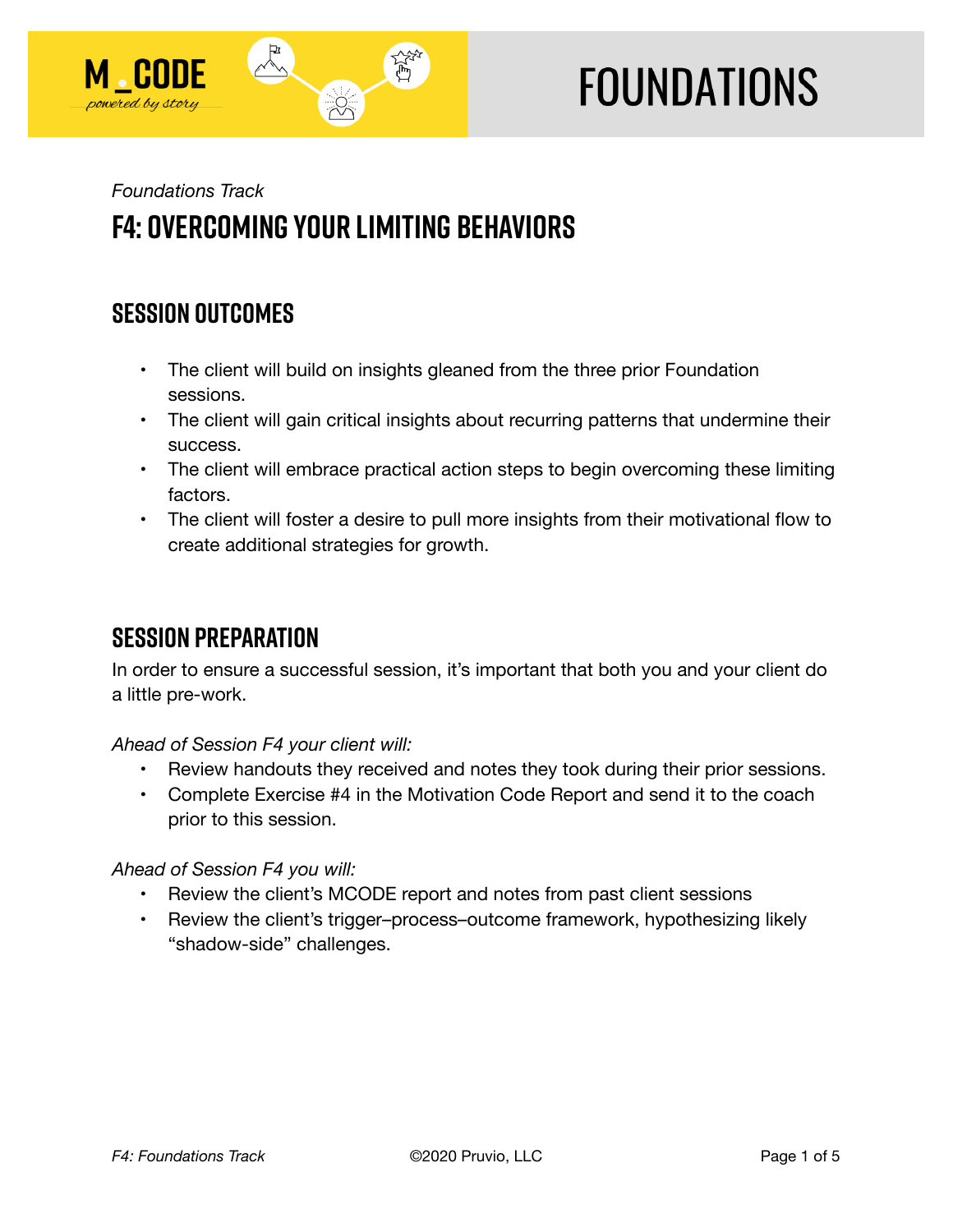## **Communication**

One week ahead of the appointment send an email message similar to this to your client:

*Greetings \_\_\_\_\_\_\_\_,* 

*I'm looking forward to connecting again with you in our fourth MCODE Foundations Coaching Track-session. Our next session is scheduled on \_\_\_\_\_\_ at \_\_\_\_\_\_ [via Zoom (the link is here) or face to face at (address).* 

*Our last session together took a deeper look at activities that energize and de-energize you. We explored how your motivational flow impacts this reality. We discussed \_\_\_\_\_\_\_, and, in response, you committed to \_\_\_\_\_\_\_\_. Before diving into our main topic, we'll begin our next session by hearing from you as to how this commitment is playing out. I look forward to hearing your progress and any questions you have or challenges you've faced along the way.* 

*Our focus for the upcoming session (F4) will be highlighting what we term the "shadow side" of your motivational flow. While everyone has motivational strengths, those same qualities, when imbalanced can become limiters to success. We want to identify these tendencies and then strategize to mitigate them.* 

*To gain the most from Session F4 I suggest you work through the following preparations: Review your report and notes you took during prior Foundations sessions. Complete Exercise #4 in the Report* 

*I look forward to our time together.* 

*Sincerely,* 

*\_\_\_\_\_\_\_\_\_\_\_\_\_\_\_\_\_\_\_\_\_\_\_\_\_\_ Certified MCODE Practitioner*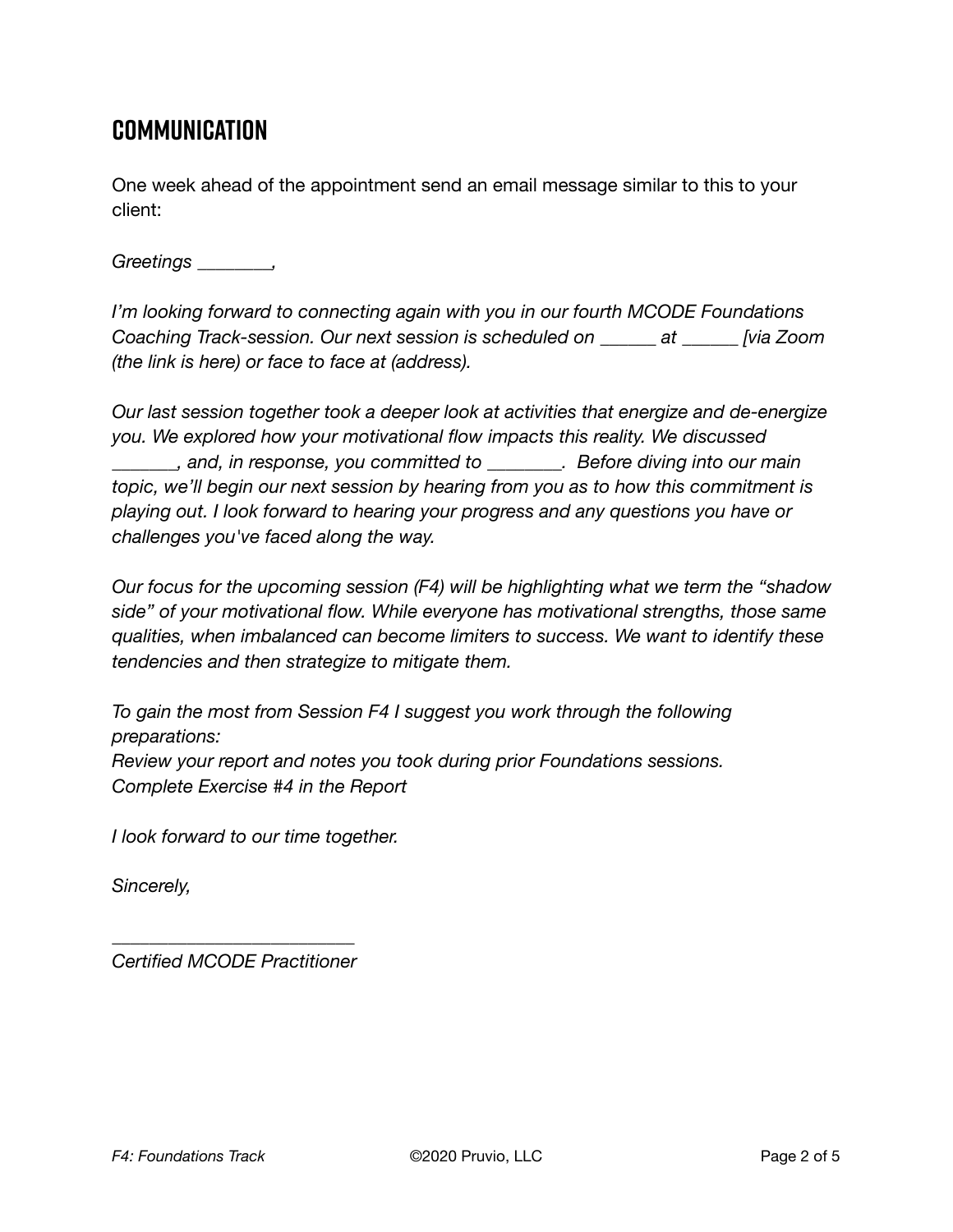## **SESSION OUTLINE**

#### **Meet + Greet [2 minutes]:**

*Practitioner Note: Come with something personal to share with your client (no more than 30 seconds of this 3 minute block). Then ask them to share, and follow up with at least one probing question.* 

**Transition / Accountability [2 minutes]:** "Our last session together explored your personal energy in light of your motivational flow. We discussed \_\_\_\_\_\_\_\_\_\_. In response, you committed to \_\_\_\_\_\_\_\_. How is this commitment playing out?" [Client responds].

**Preview [3 Minute]:** Today we're going to revisit the Trigger–Process–Outcome sequence to better understand, predict, and modulate the "shadow side" of your motivational flow. We all have limiting behaviors that hinder our progress. Often, these are tied to imbalances in our motivational patterns. Can you note one recurring inhibiting behavior that you would like to amend? [The client responds].

*Practitioner Note: For each coaching session – whether it is a choreographed format like this one, or an open discussion format – keep the F.L.O.W. coaching model front and center in your mind. Make running notes through the session, and keep track of where you are in the model, particularly when you transition from one segment to another. Make note of specifically where in the F.L.O.W. pattern you are seeing the energy and the "Aha!" moments. These will be key insights when you guide the client to potential action items at the the "W.ork It" segment of the F.L.O.W. model. Also, keep close tabs on the clock. It's the coach's responsibility to strike the healthy balance between following the improvisation of the session within the bounds of time and topic. This takes practice, and watching the clock is vital.*

#### **Context [3 minutes]:**

While everyone has motivational strengths, those same qualities, when imbalanced can become limiters to success. We want to identify these tendencies and then strategize to mitigate them.

#### **Content review and Consultative Coaching Conversation [45 minutes]:**

*Practitioner Note: In this section you will guide your client through the F.L.O.W. (F.ind Out, L.earn About, O.wn, W.ork It) process to surface one pressing productivity challenge where prioritizing action is needed. Your goal is to help surface the client's F.L.O.W. (F.ind Out, L.earn About, O.wn It, W.ork It) for this challenge.* 

**Find Out:** Ask the client to walk you through their responses to Exercise 4. As they do, ask questions to probe for more details and examples for each "shadow side"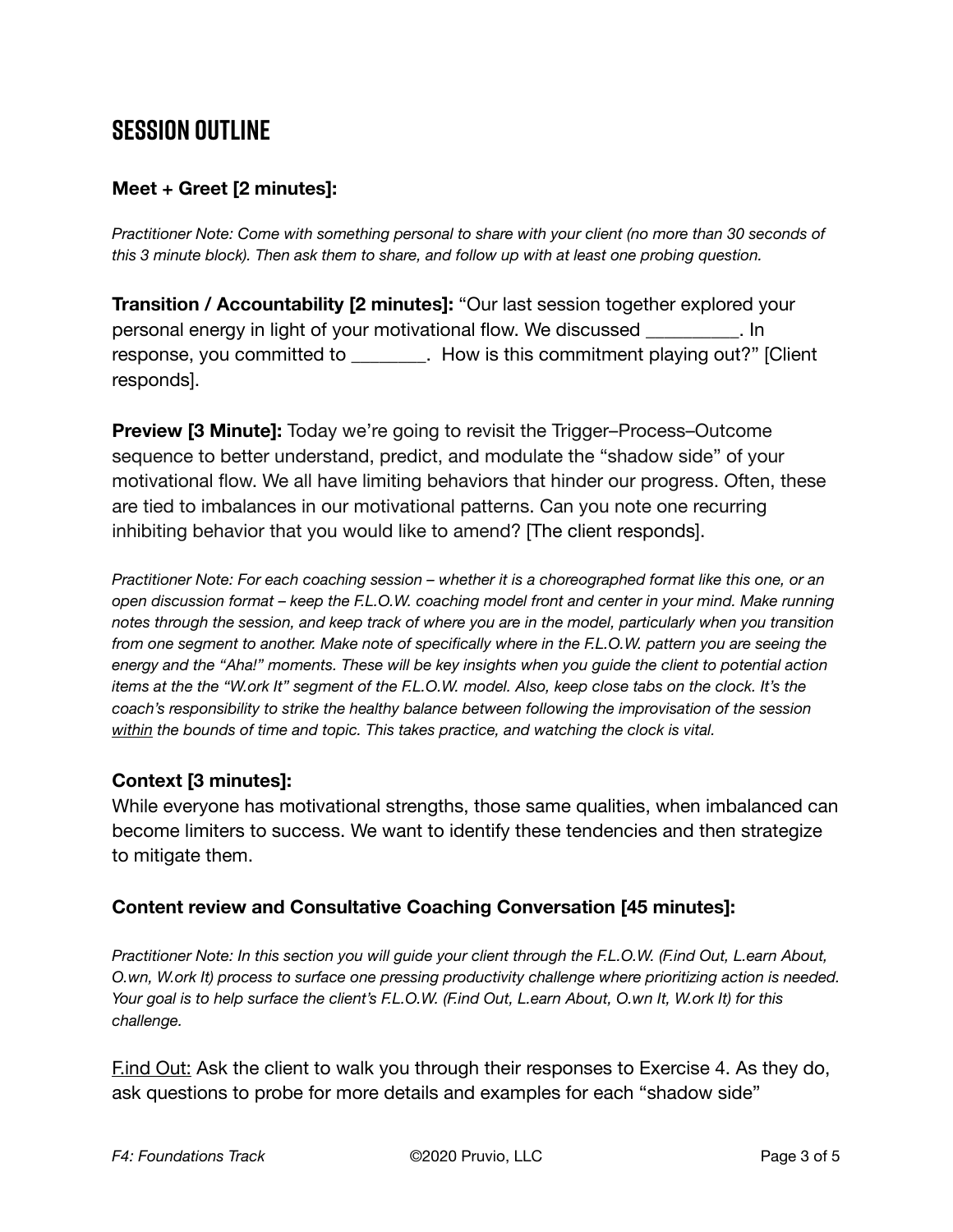behavior. Reference back to past sessions and note any additional limiting behaviors that the client has identified. Reference back to the client's achievement stories and draw out specific examples of limiting behaviors they overcame to accomplish these achievements.

**L.earn About:** Review insights from previous sessions that highlight the client's motivational flow.

- 1. From this baseline explore how additional themes of motivation in their "top five" might be related to imbalanced motivations.
- 2. As the client shares, not what "stands out?" Are there frequently mentioned shadow-side behaviors? Are those that the client has mentioned especially problematic?

O.wn It: Of the inhibiting behaviors the client has identified choose three that seem either prominent. Think about these behaviors in terms of the client's motivational flow. What triggers are present in the client's life that could be accentuating the negative behavior? Are there triggers that need to be present, which are not? Are there other circumstantial factors that fuel negative behavior or prevent the client's movement toward the outcome they desire? Present options as to why the client might be exhibiting negative behavior based on your motivational flow analysis. Hypothesize with the client why negative behaviors could be emerging based on motivational flow analysis.

W.ork it "Based on the clarity from the discussions above, what one adjustment could you make that could alter limiting behaviors? Here are some suggested angles:

- COLLABORATE with those who have complementary motivation to discover their strategies for success.
- COMPLEMENT activities that trigger the limiting behavior with activities congruent with your motivational flow.
- CONFINE as much as possible activities and circumstantial factors which demotivate
- CONSIDER ways to reframe work and the way you envision it into patterns that appeal to your motivation.

How can you make these objectives into a specific goal to work toward? Is this your commitment?"

*Practitioner Note: In response to your client's commitment to pursue this action, commit in return to offer encouragement and accountability.*